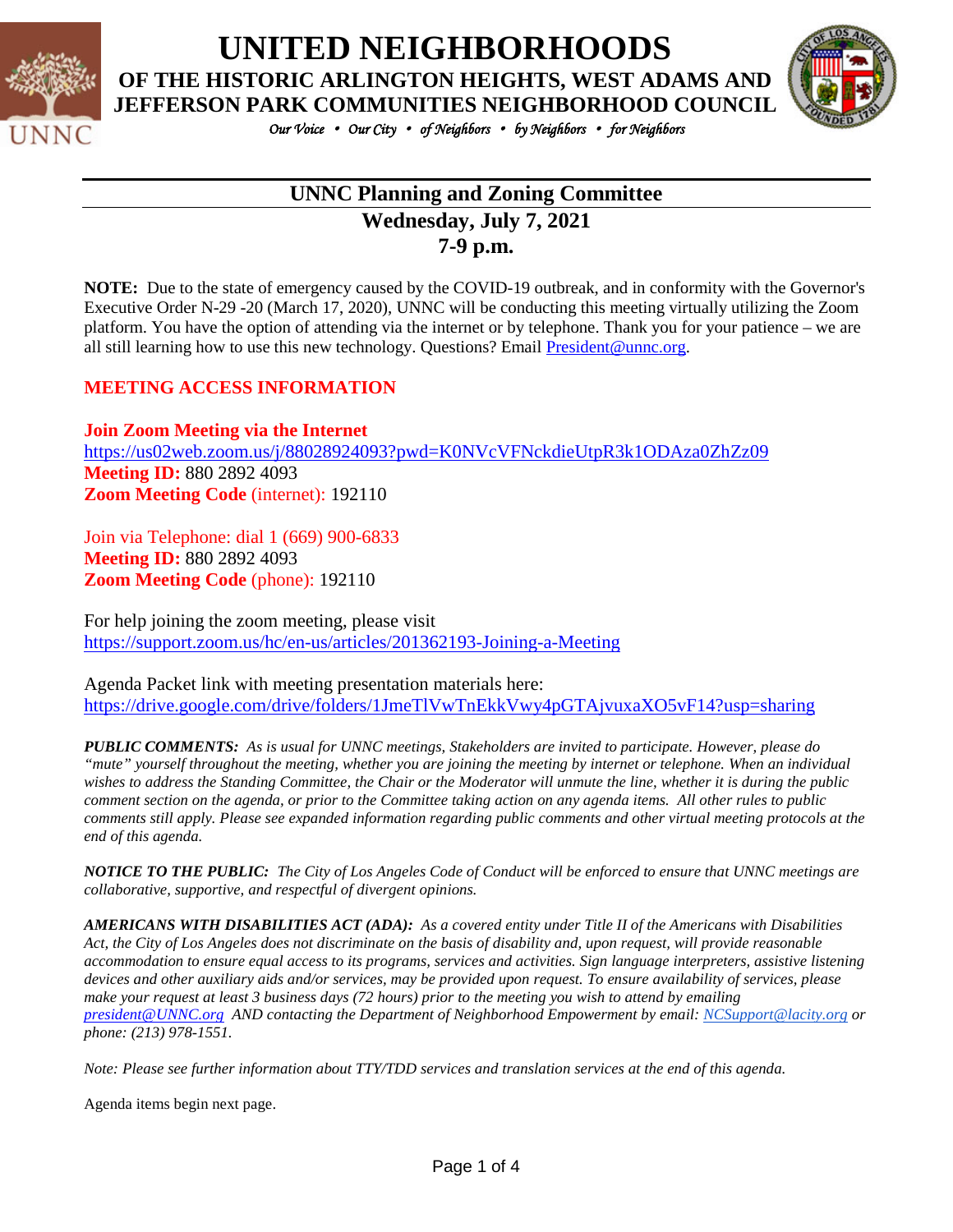

# **UNITED NEIGHBORHOODS OF THE HISTORIC ARLINGTON HEIGHTS, WEST ADAMS AND JEFFERSON PARK COMMUNITIES NEIGHBORHOOD COUNCIL**



*Our Voice* • *Our City* • *of Neighbors* • *by Neighbors* • *for Neighbors* 

## **AGENDA**

1). Welcome & Call to Order; Introductions; Approval of the Agenda

2). Public Comments (1-2 minutes per speaker)

#### 3). **Follow-up: Case No. ZA-2018-4478-CUB, 4073 West Washington Blvd. (Arlington Heights):**

Follow-up to previously-approved case. Applicant Truffle Brothers, Inc./Spaccio Salumeria has been approved by the City Planning Department (Jan. 10, 2019) in its request to serve beer and wine in conjunction with a restaurant and also to sell beer and wine in conjunction with the associated deli/market for off-site consumption. UNNC voted for a Resolution in favor of this action in November, 2018. The temporary ABC license has been in effect since July, 2020. Now the California Department of Alcohol Beverage Control (ABC) will be holding a hearing and Applicant Truffle Brothers is requesting an updated letter of support from UNNC. – **DISCUSSION AND POSSIBLE ACTION**

### 5). **Case No. ZA-2020-2060-F, 4000 West Adams Blvd.:**

Request to retain an over-height 6-foot wooden fence within the required front yard setback of an R3-zoned lot. Fence was built without permit, and is subject to a current code enforcement action. Property is located within the city-designated Adams Boulevard Scenic Highway. **– DISCUSSION AND POSSIBLE ACTION**

#### 4.) **Housing Element Update (Citywide)**

The Housing Element (The Plan to House L.A.) draft plan has been released, with a comment period that extends to September 9, 2021. The Housing Element of the General Plan identifies the City's housing conditions and needs, evaluates the City's ability to meet its Regional Housing Needs Assessment (RHNA), establishes the goals, objectives, and policies that are the foundation of the City's housing strategy, and provides an array of programs to create sustainable, mixed-income neighborhoods across the City. The Draft Plan is organized into six chapters and an executive summary. hosting two Webinars with live Q&A to introduce and gather feedback on draft Plan to House LA. This draft will guide how LA's housing decisions are made for the next eight years. The webinars will also provide an update on targeted amendments to the Safety Element, to be adopted alongside the Housing Element. Comments may be sent to housingelement@lacity.org.

We will discuss the Housing Element at this UNNC Planning & Zoning Committee, but for more detailed information, the Planning Department has scheduled two webinars this week and next:

#### **Thursday, July 8th 6 p.m. - 7:30 p.m.**

Register:<https://register.gotowebinar.com/register/5156016158278556175>

**Tuesday, July 13th 12 p.m. - 1:30 p.m.** Register: <https://register.gotowebinar.com/register/7460423205306411023>

-- **DISCUSSION AND POSSIBLE ACTION**

6). **Follow-up to Previous Cases, ENS, and Old Business** -- **DISCUSSION AND POSSIBLE ACTION**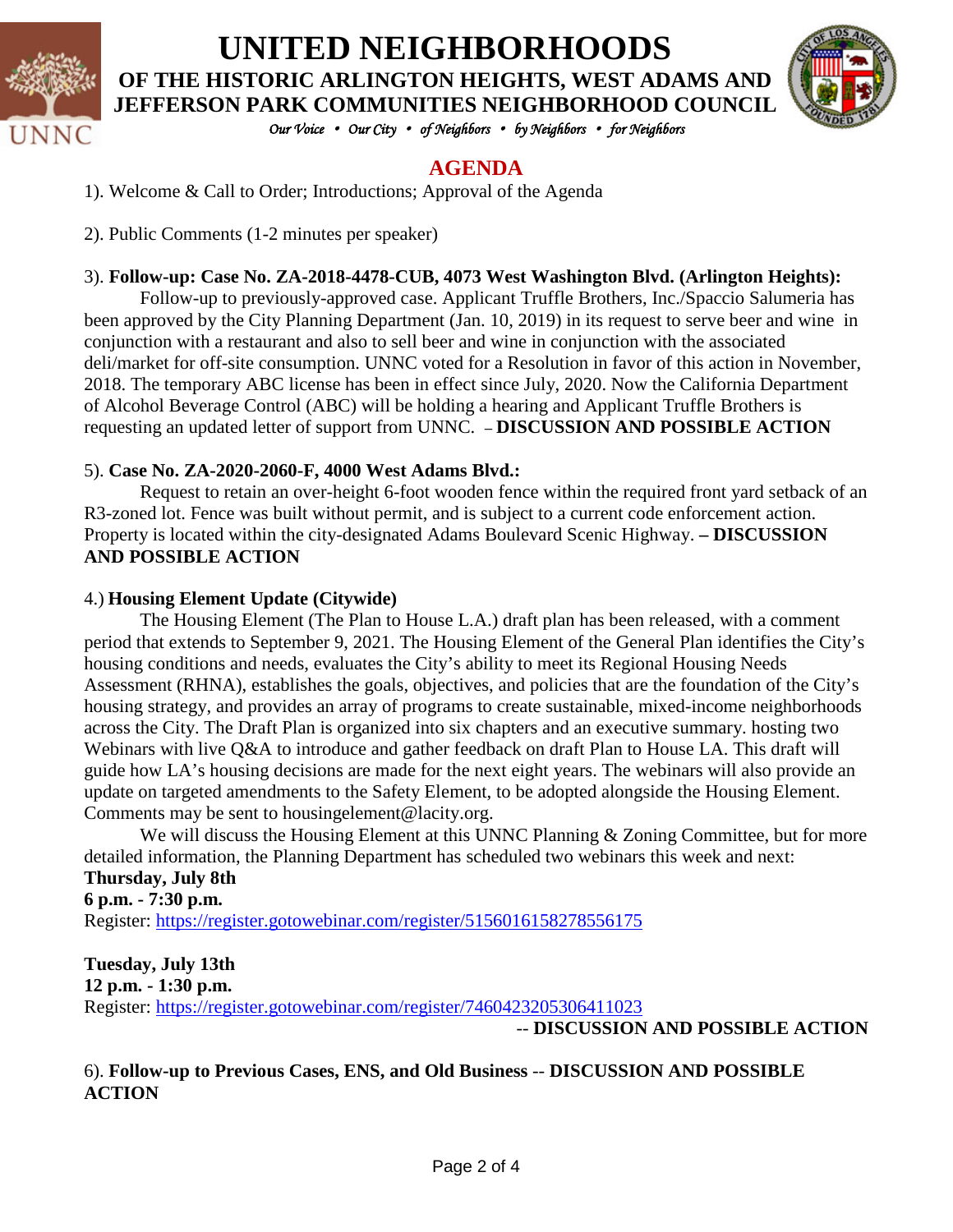

**UNITED NEIGHBORHOODS OF THE HISTORIC ARLINGTON HEIGHTS, WEST ADAMS AND JEFFERSON PARK COMMUNITIES NEIGHBORHOOD COUNCIL**



*Our Voice* • *Our City* • *of Neighbors* • *by Neighbors* • *for Neighbors* 

**Future Meetings**: The next scheduled meeting is Wed., July 21, 2021 at 7 p.m., subject to cancellation if no agenda items. *(Standing Planning & Zoning Committee meetings are held on the 1st and 3rd Wednesday of each month, currently via Zoom.)*

*Time allocations for agenda items are approximate and may be shortened or lengthened at the discretion of the Chairperson.*

Comments from the public on agenda items will be heard only when the respective item is being considered. Comments from the public on other matters not appearing on the agenda that are within the Board's or Committee's jurisdiction will be heard during the General Public Comment period. Please note that under the Brown Act, the Board or Committee is prevented from acting on a matter that you bring to its attention during the General Public Comment period; however, the issue raised by a member of the public may become the subject of a future Board or Committee meeting. Public comment is limited to 1 minute per speaker, unless waived by the presiding officer of the Board or Committee.

The agendas for the UNNC meetings are normally posted for public review at some locations that are currently closed due to the COVID-19 crisis. However, this agenda is posted at the following location: South Seas House, 2301 West  $24<sup>th</sup>$  Street, Los Angeles 90018. The agenda is also posted at the UNNC's official website at [www.UNNC.org.](http://www.unnc.org/)where you can also sign up to be notified of future meetings and events.

Stakeholders may also subscribe to the City of Los Angeles Early Notification System (ENS), through the City's website at www.lacity.org, to receive notices for UNNC meetings. For more information, you may also contact the President of UNNC, at [president@UNNC.org](mailto:president@UNNC.org) or at 323-731-8686.

**Please note**: All UNNC stakeholders are invited to participate in UNNC Standing Committee meetings. UNNC's Governing Board appoints Committee Chairs and Co-Chairs annually; these positions are open to all stakeholders. Per UNNC practice and policy, all stakeholders present at a Standing Committee meeting, including members of UNNC's Governing Board, are considered to be members of that committee for the duration of that meeting, and may equally participate, including by making motions and voting. Any action taken at the meeting is only a recommendation to the Governing Board; no Standing Committee may act on behalf of the Governing Board without prior authorization. UNNC's Governing Board members may be in attendance at its Standing Committee meetings as participants or observers. Per the California Open Meetings Act ("The Ralph M. Brown Act"), in accordance with Government Code Chapter 9 / meetings [54950 - 54963], Section 54952 (b), UNNC's Standing Committees are "legislative bodies" for the purposes of this Chapter. And, in accordance with Section 54952.2. (c) (6), nothing in this section prevents the attendance of a majority of the members of a legislative body at an open and noticed meeting of a standing committee of that body.

#### **Telecommunication Relay Services**

Telephone communication is one of the most important forms of communication in society today. Due to advancements in technology, telephone devices have evolved with new services and capabilities. Individuals who are deaf and hard of hearing, and individuals with a speech disability are following these trends and are rapidly migrating to more advanced telecommunications methods, both for peer-to-peer and third-party telecommunications relay service (TRS) communications.

Telecommunications Relay Service is a telephone service that allows persons with hearing or speech disabilities to place and receive telephone calls. TRS is available in all 50 states, the District of Columbia, Puerto Rico and the U.S. territories for local and/or long distance calls. TRS providers –